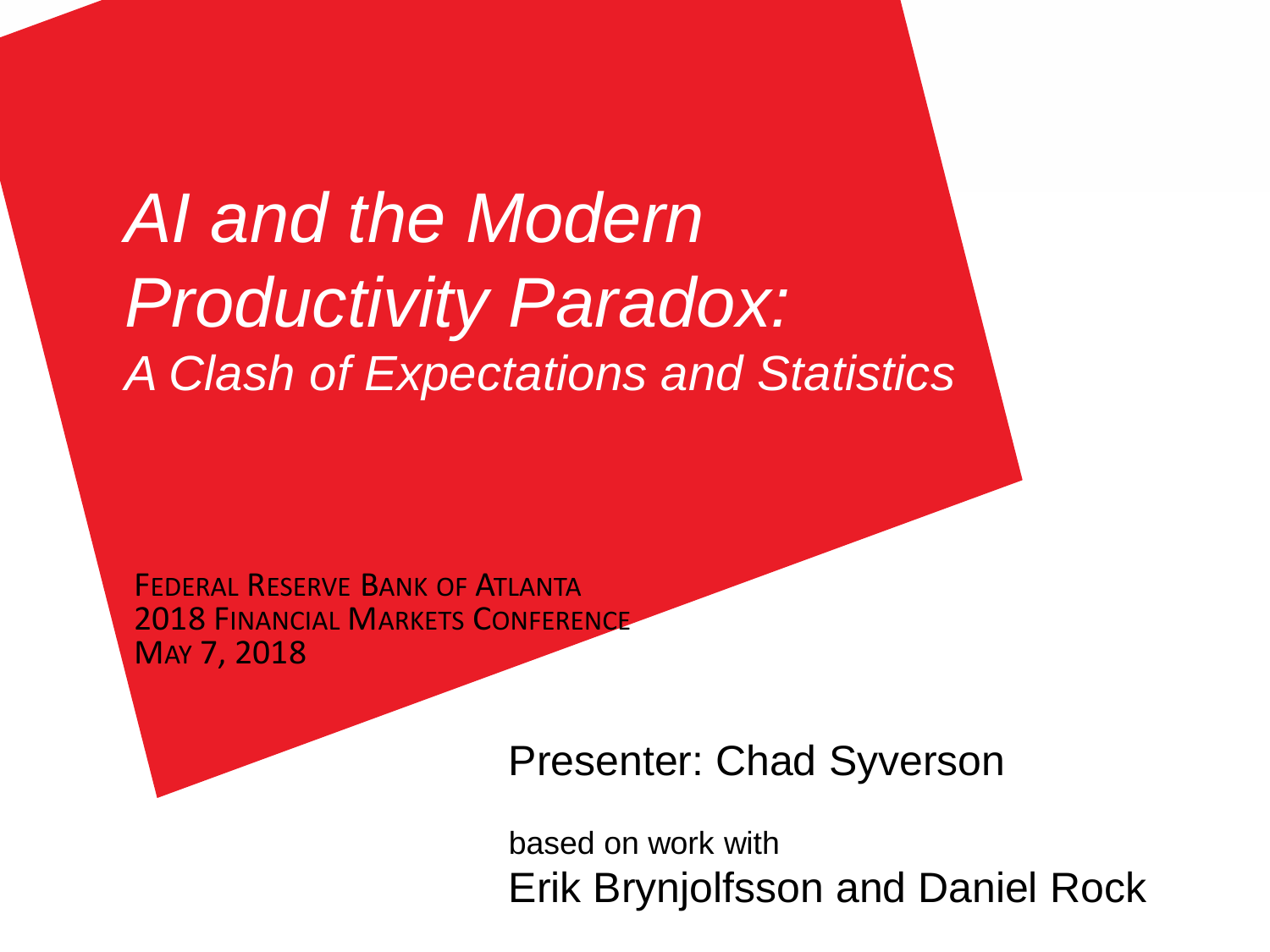## Technological Optimism

"The speed of innovation has never been faster." *-* Paul Polman, CEO Unilever

"Innovation is moving at a scarily fast pace."

*-* Bill Gates, Founder, Microsoft

"the beginnings of...[a] rapid acceleration in the next 10, 15, 20 years" *-* Vinod Khosla, Founder, Khosla Ventures

"We're entering…the age of abundance [and] during the age of abundance, we're going to see a new age…the age of intelligence"

- Eric Schmidt, Former Chairman, Alphabet

"The Singularity is near"

- Ray Kurzweil, National Medal of Technology Laureate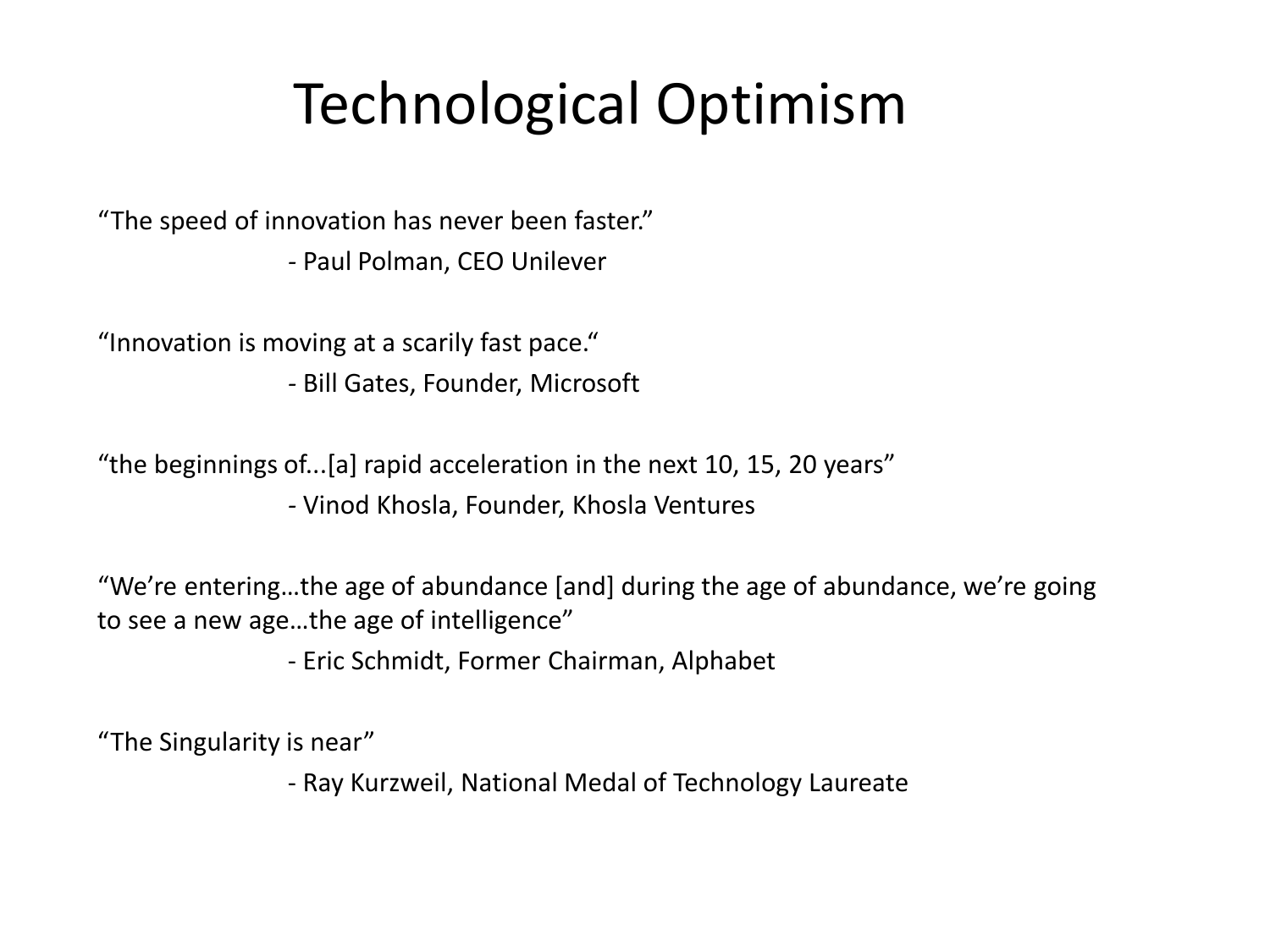## ML Has Crossed an Important Threshold



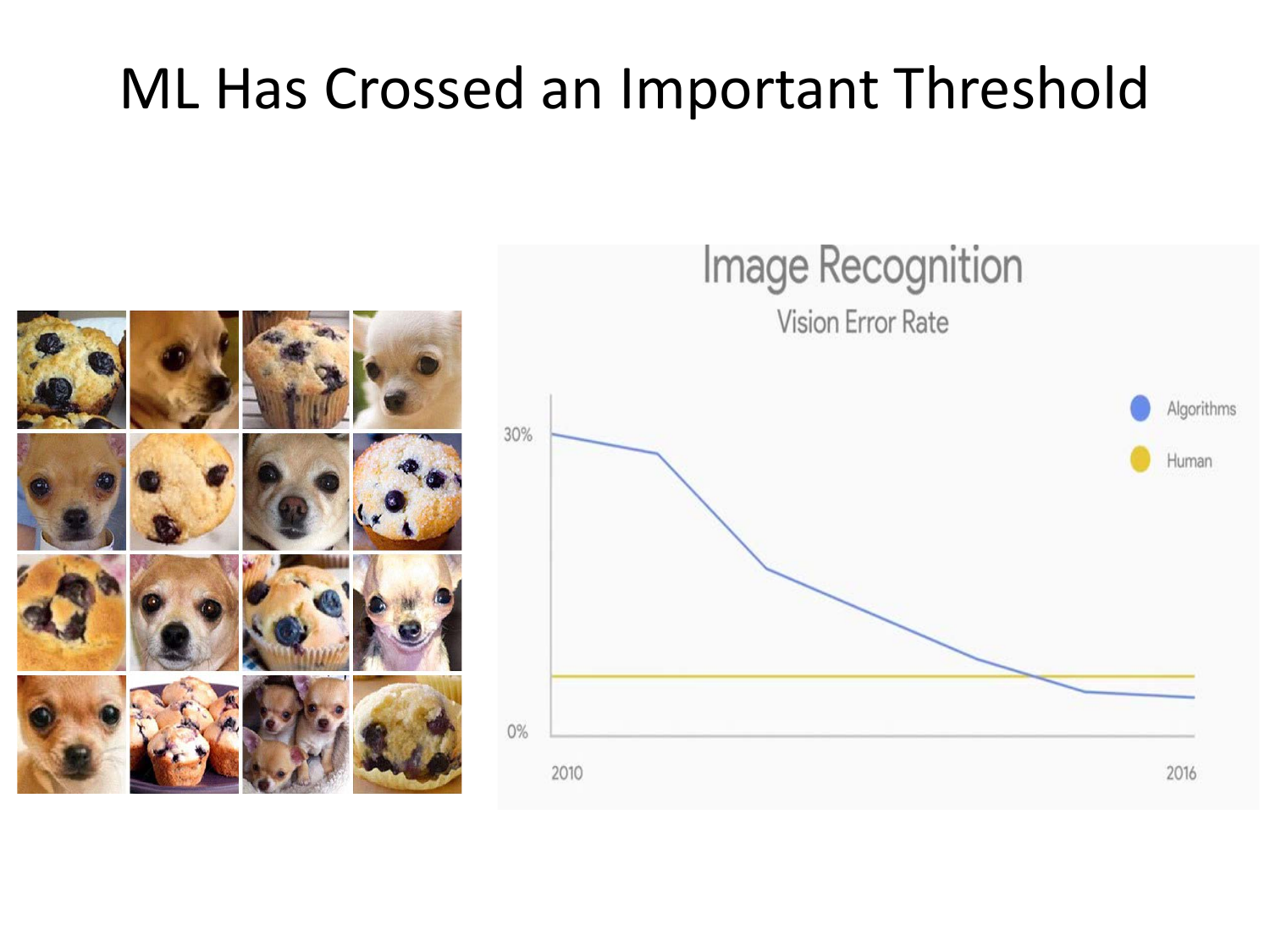### Google Home Speech Recognition

# **Speech Recognition**

#### **Word Error Rate**



US English only.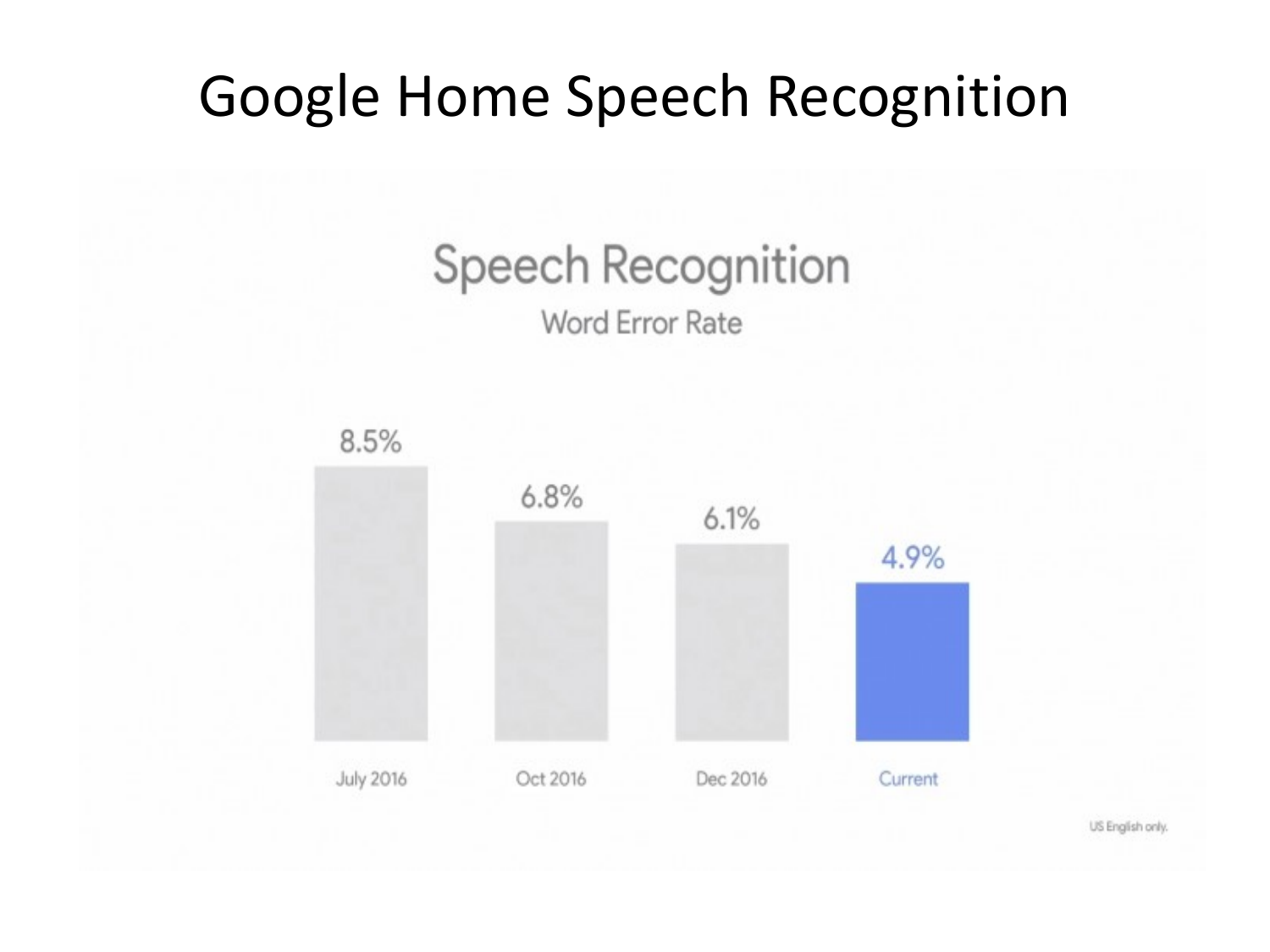## The Disappointing Recent Reality

- Productivity growth has slowed everywhere
	- We are more than one decade into a slowdown in the U.S. and OECD countries
- United States:
	- 1995-2004: 2.9% per year
	- 2005-2017: 1.3% per year
- OECD: 29 of 30 countries saw similar-sized slowdowns after 2004
- Emerging markets experienced slowdown around Great Recession (U.S. and OECD slowdowns began earlier)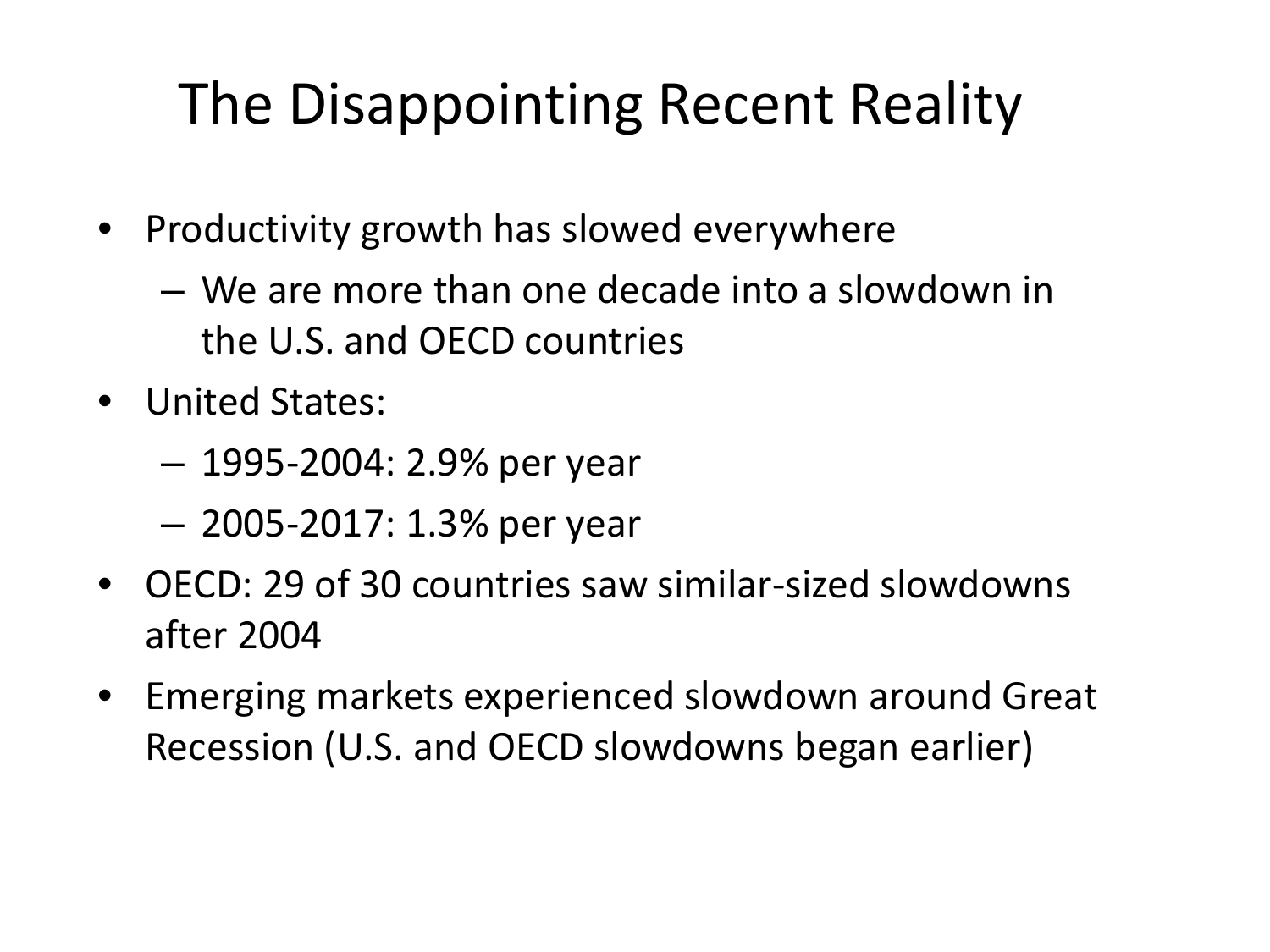## The Disappointing Recent Reality

Trend growth of global labor productivity (output per person), 1970-2016



Note: Trend growth rates are obtained using HP filter, assuming  $\lambda$ =100.

Source: The Conference Board Total Economy Database™, May 2016. Data for 2016 is based on projections by The Conference Board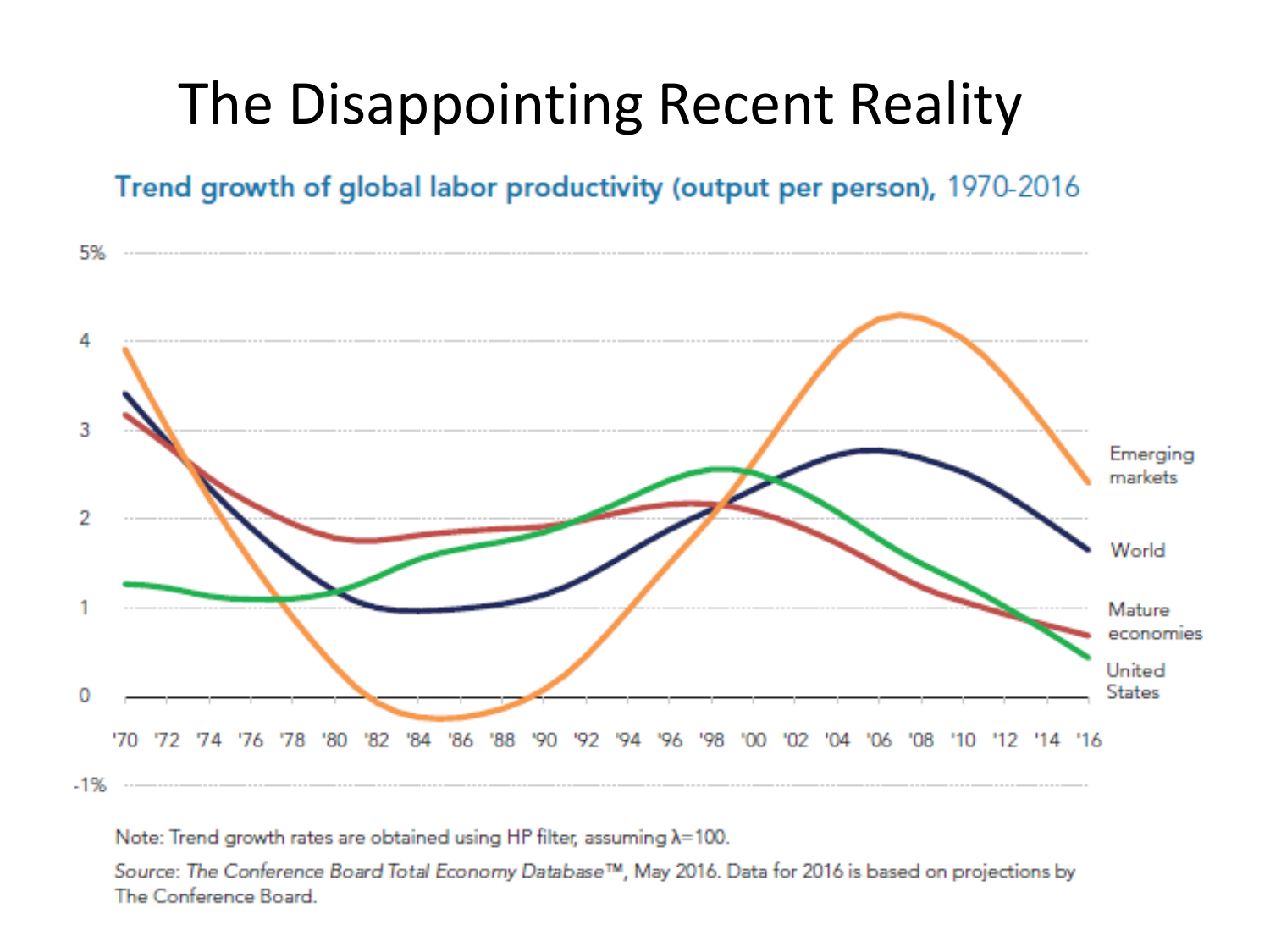## Why Does Slow Productivity Growth Matter?

- Productivity is the "speed limit" on economic growth
- Even small changes in growth rates add up
- Had productivity growth not slowed after 2004:
	- GDP would now be (conservatively) \$3 trillion higher per year
		- \$9200 per capita
		- \$24,000 per household
- If this slowdown continues another 10 years, we will be "missing" over one-third of GDP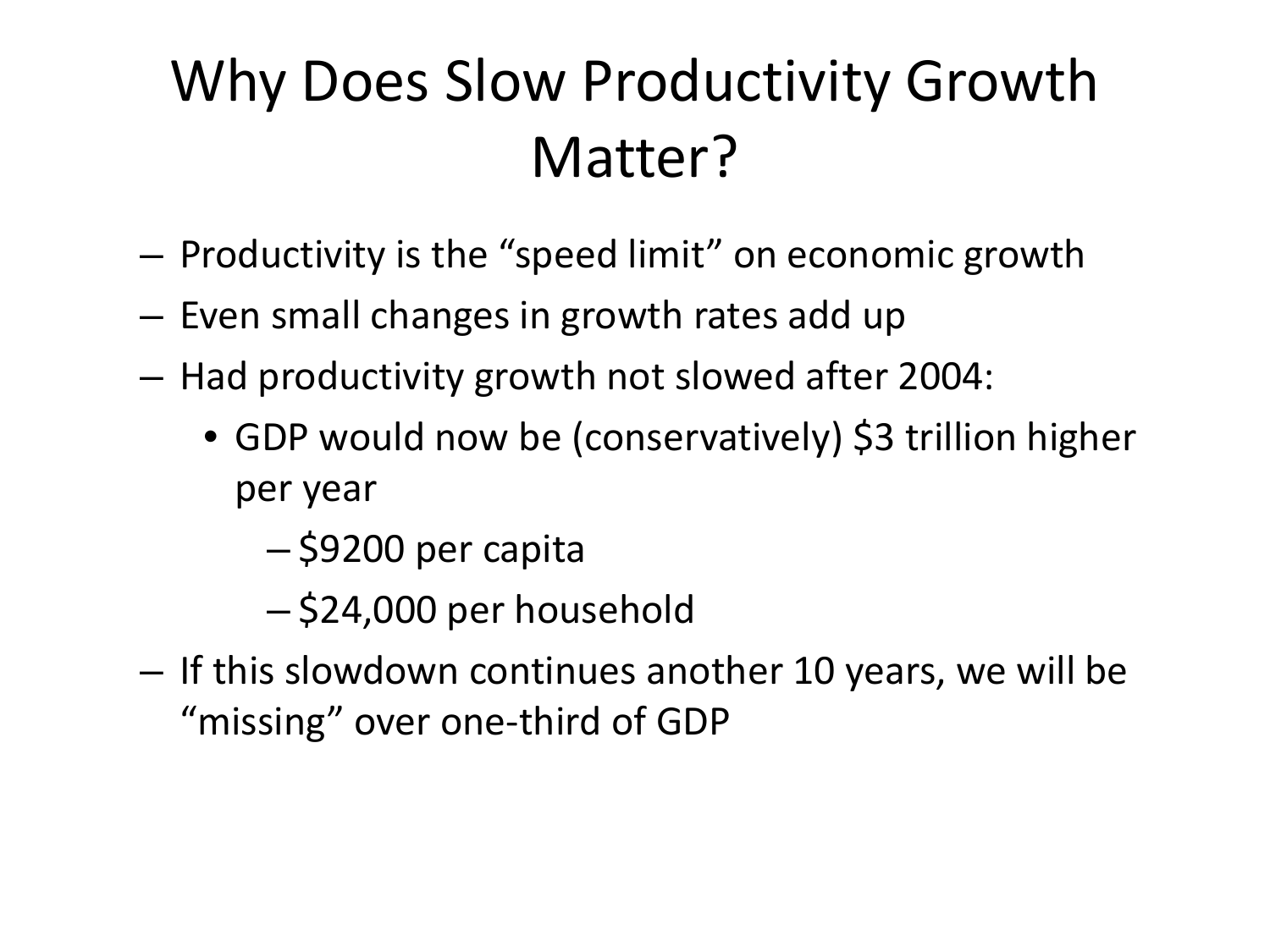## A Paradox: Potential Explanations

- 1. False hopes
	- Technological optimism unwarranted; future productivity acceleration won't happen
- 2. Mismeasurement
	- Reality better than measured; no current slowdown
- 3. Distribution and dissipation
	- Technological benefits are real but concentrated; large dissipative efforts to grab or guard benefits
- 4. Implementation and restructuring lags
	- Technology is real, but benefits take time to emerge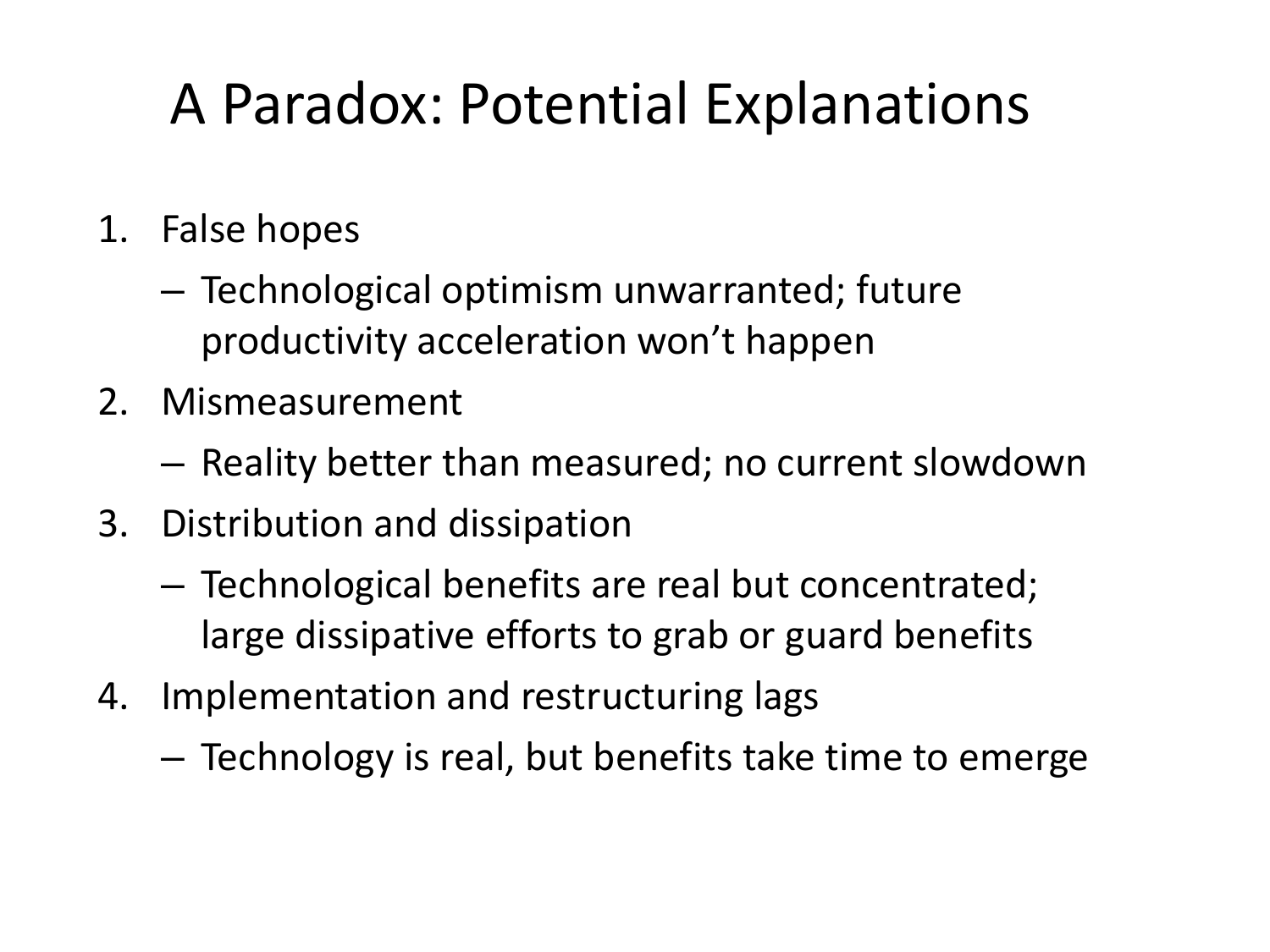## Explanations for the Paradox

- 1. False hopes: Certainly some past technologies have disappointed
	- But not hard to estimate large productivity gains from existing technologies
- 2. Mismeasurement: Reasonable prima facie case
	- But lots of recent work indicating this isn't the story
- 3. Distribution and dissipation: Consistent with more skewed/concentrated company and worker outcomes
	- But hardly dispositive, and implies huge amounts of dissipative activity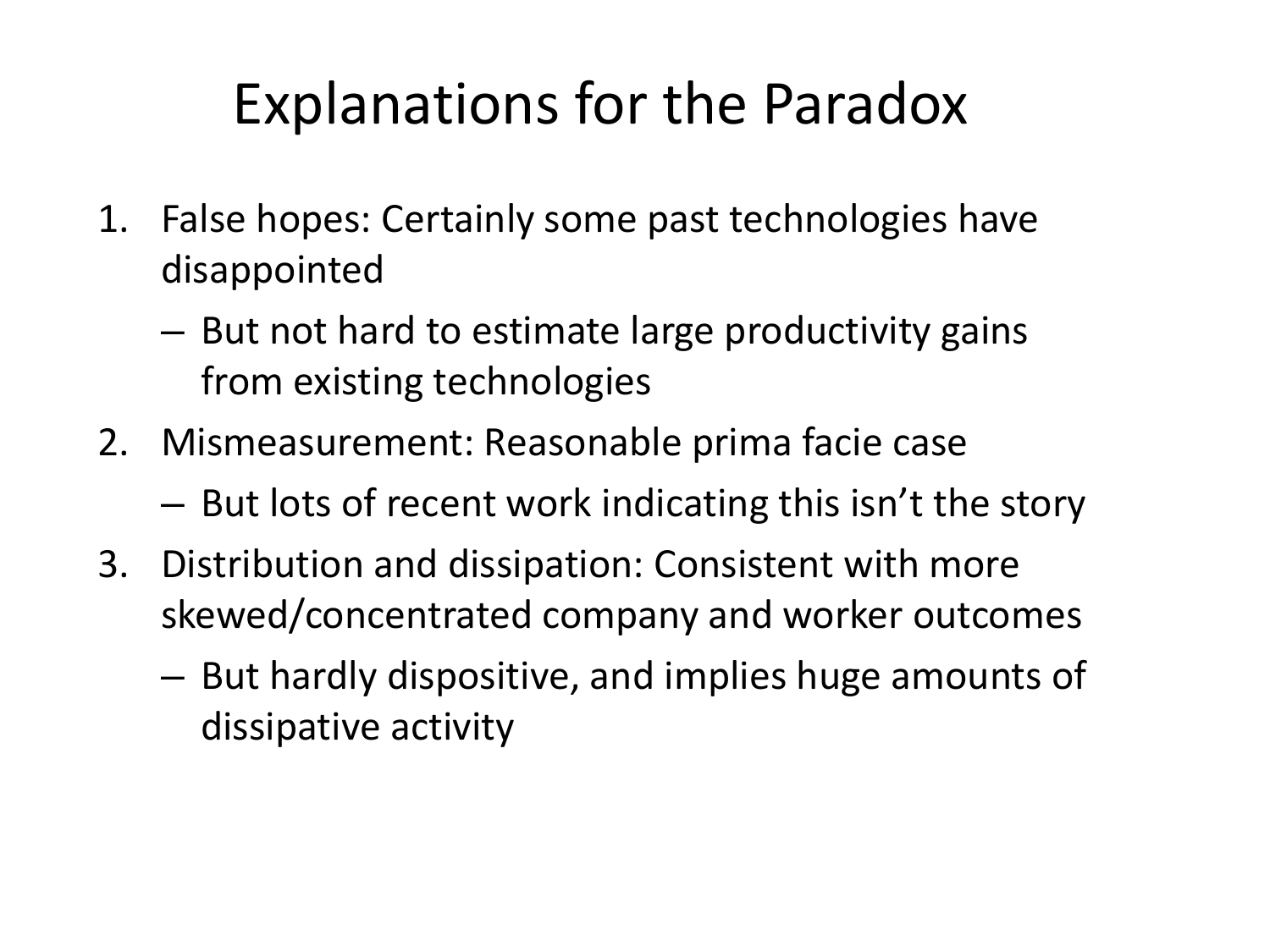## Explanations for the Paradox

- 4. Implementation and restructuring lags
	- Technology is real, but benefits take time to emerge
- AI Paradox is not a contradiction:
	- 1. Optimists are looking to future impacts of current technologies, but GDP and productivity data reflect past and present
	- 2. General purpose technologies (GPTs) take time to have an impact
	- 3. GPTs may *reduce* measured productivity initially
		- Current slowdown tells us little about future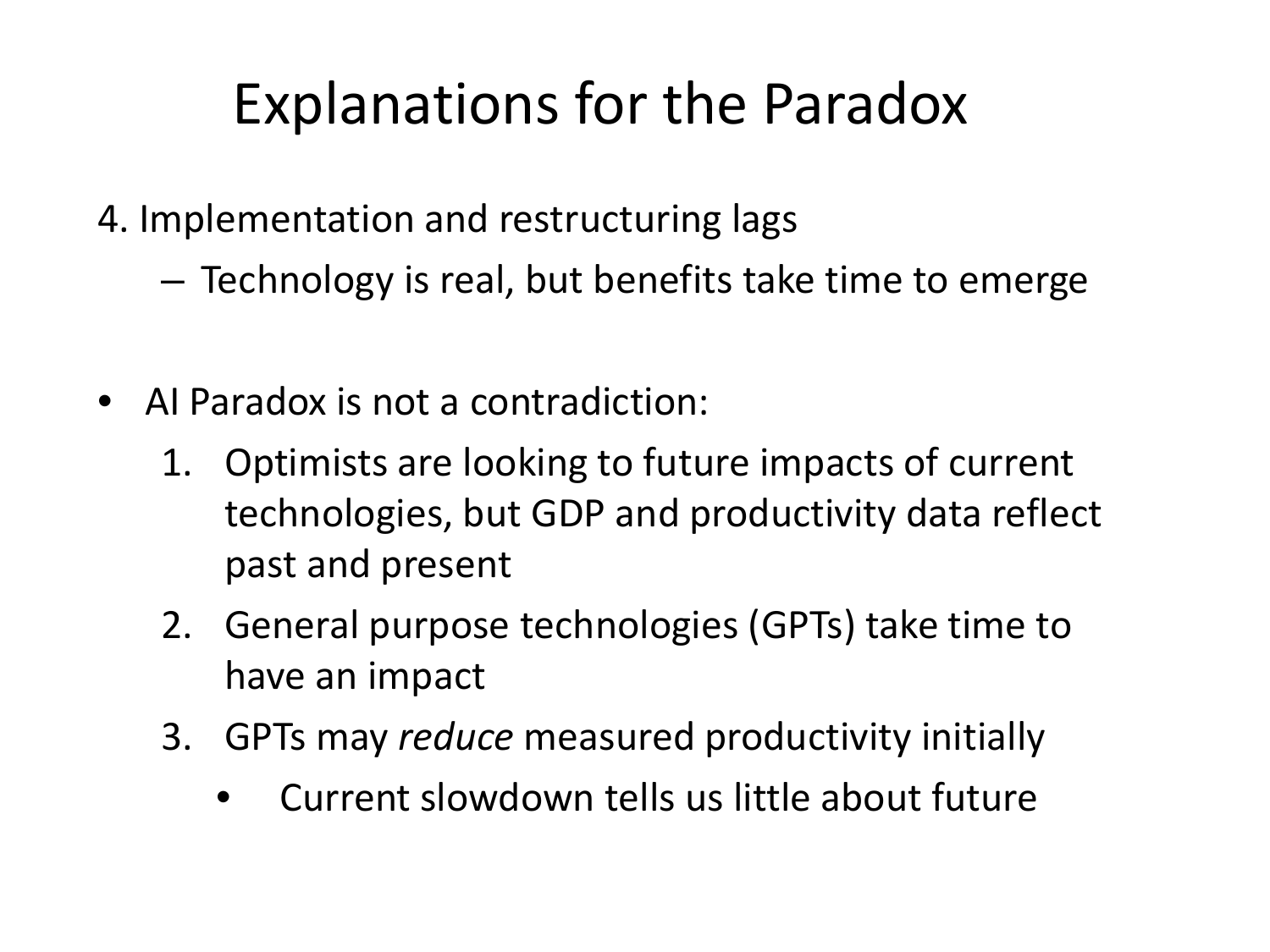## Case for Implementation Lag Story

- Current productivity growth does not predict future productivity growth
- Back-of-the-envelope examples of achievable productivity growth
- AI as a GPT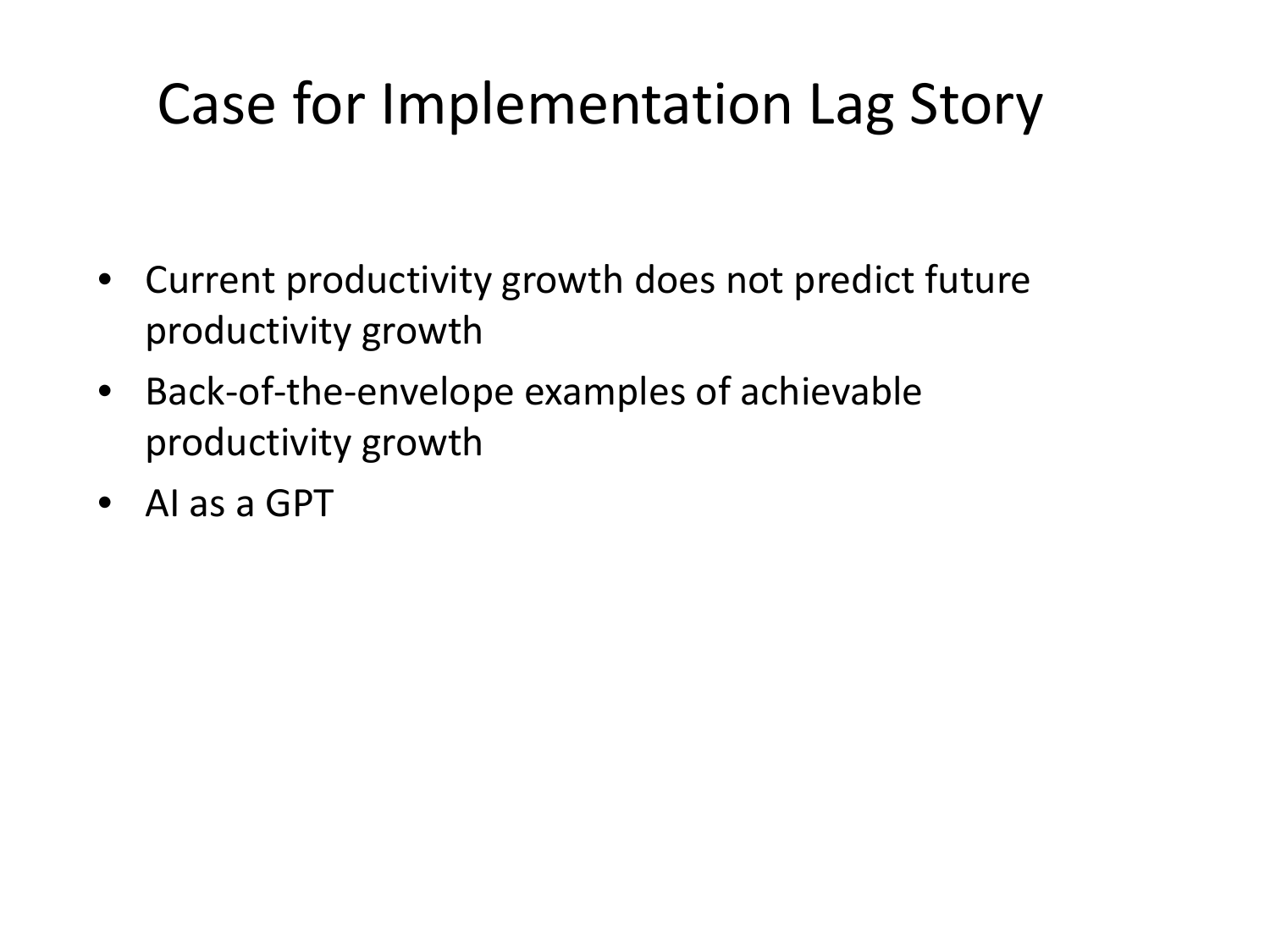#### Past Performance Does Not Predict Future Results

10 Year Avg. Labor Productivity Growth (%)



First 10 Year Period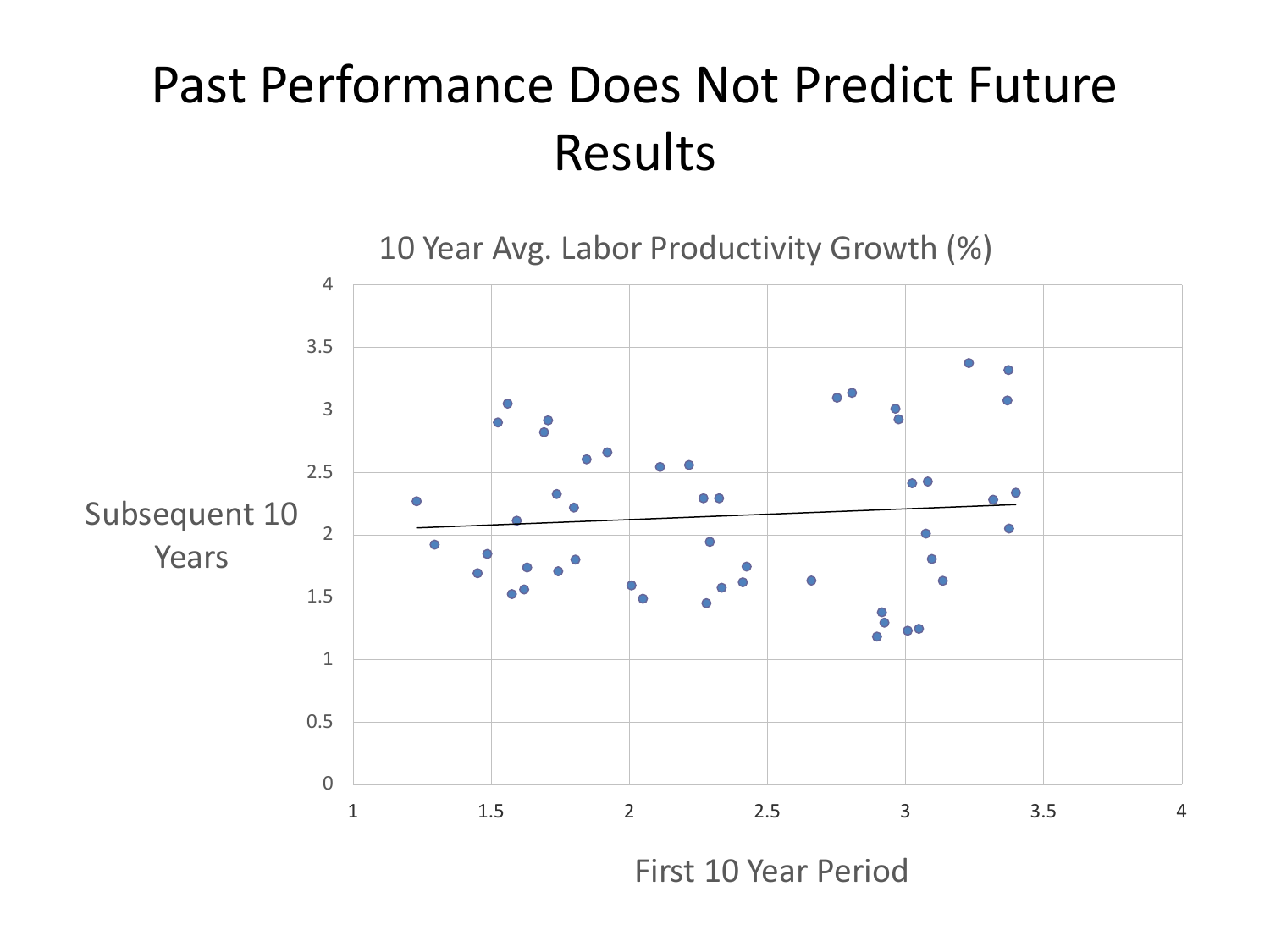## Examples of Potential AI-Driven Productivity Growth

- Autonomous Vehicles
	- BLS reports 3.5 million "motor vehicle operators"
	- Suppose autonomous vehicles reduced that to 1.5 million
	- Private employment is 122 million

 $\Rightarrow$   $\approx$  1.7% increase in productivity

Over 10 years, perhaps an additional 0.17%/yr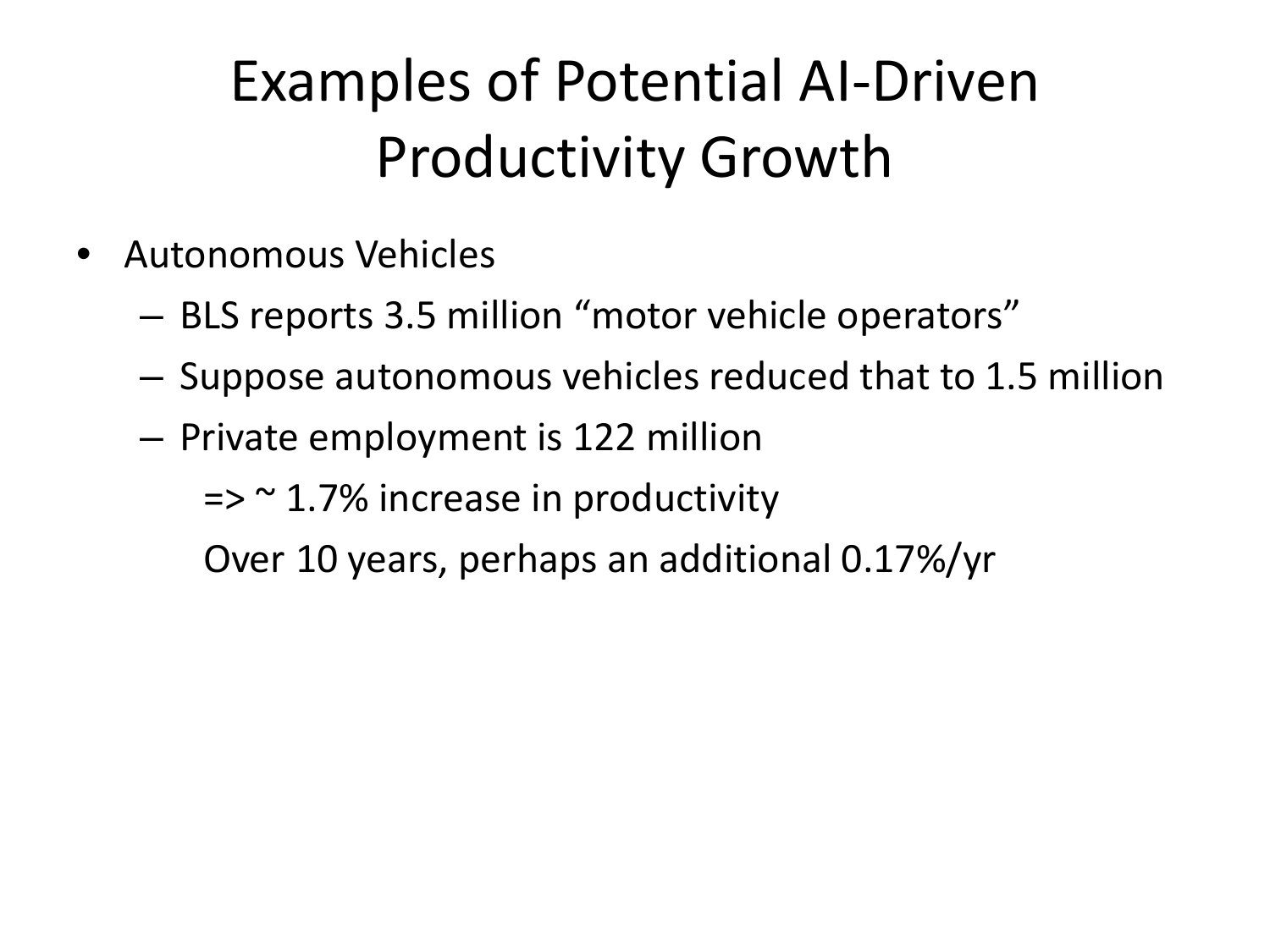## Examples of Potential AI-Driven Productivity Growth

- Call Centers
	- 2.2 million employed in large call centers
	- If reduced by 60%:
		- $\Rightarrow$   $\approx$  1% increase in productivity

Over 10 years, perhaps an additional 0.1%/yr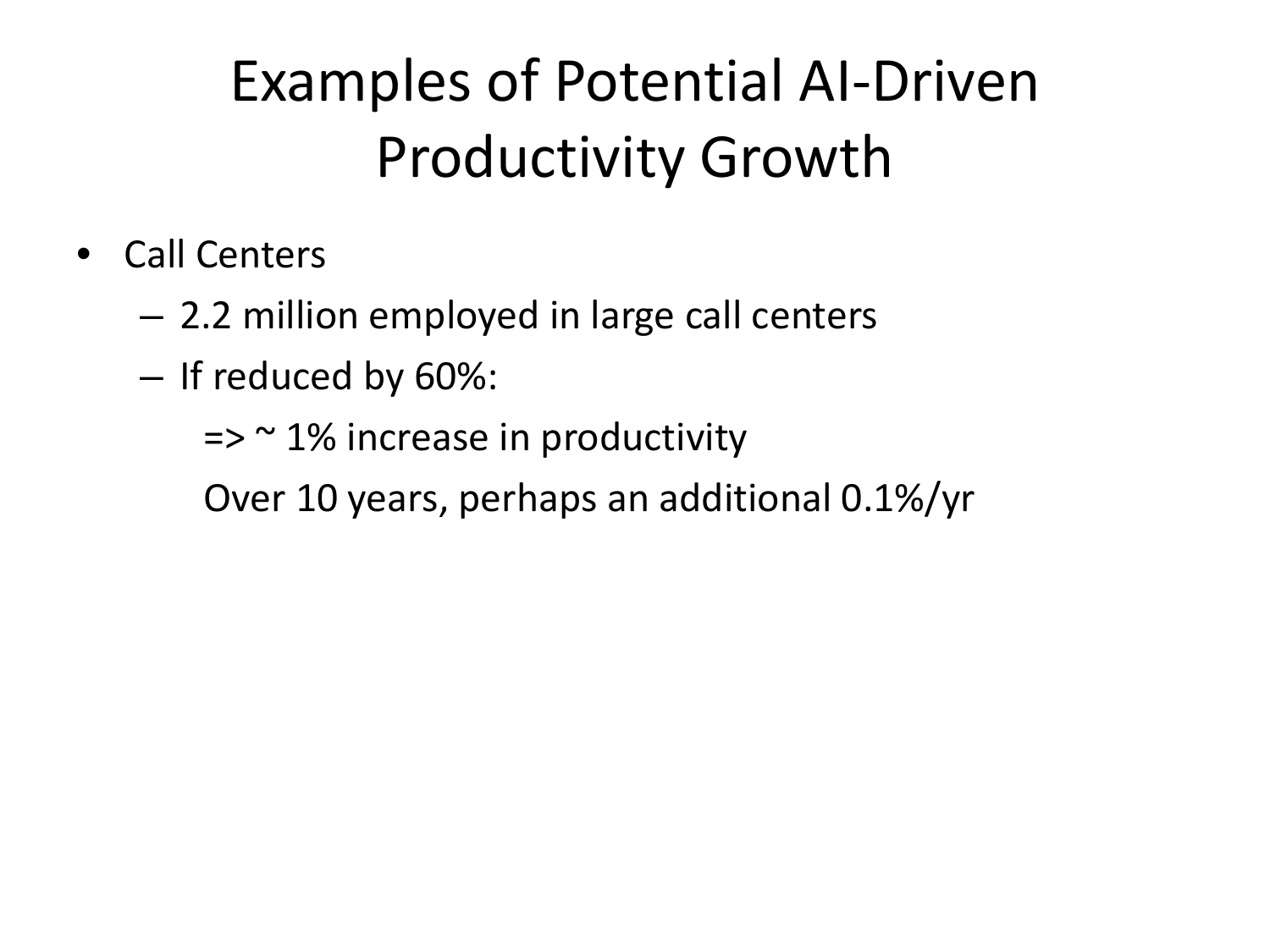GOOGLE TECH ARTIFICIAL INTELLIGENCE

gambling site

#### 6 **COMMENT**

#### Google uses DeepMind AI to cut data center energy bills

The AI successfully reduced power consumption by 15 percent overall

11:03 AM

By James Vincent on July 21, 2016 04:02 am  $\blacktriangleright$  @jjvincent



#### f Share on Facebook (1,307) **J** Tweet in Share (370) **P** Pin (7) **Share**

The amount of energy consumed by big data centers has always been a headache for tech companies. Keeping the servers cool as they crunch numbers is such a challenge that Facebook even built one of its facilities on the edge of the Arctic Circle. Well, Google has a different solution to this problem: putting its DeepMind artificial intelligence unit in charge and using AI to manage power usage in parts of its data centers. The results of this experiment? A 40 percent reduction in the amount of





Windows 10 Mobile's Anniversary Update to arrive on August 9th



Berlin is getting an electric scooter-sharing program



Instagram's anti-abuse comment filter is rolling out now



US government poised to approve first private mission to the Moon



The Xbox One S heats up the HDR format war



Bitcoin exchange hit with \$61 million theft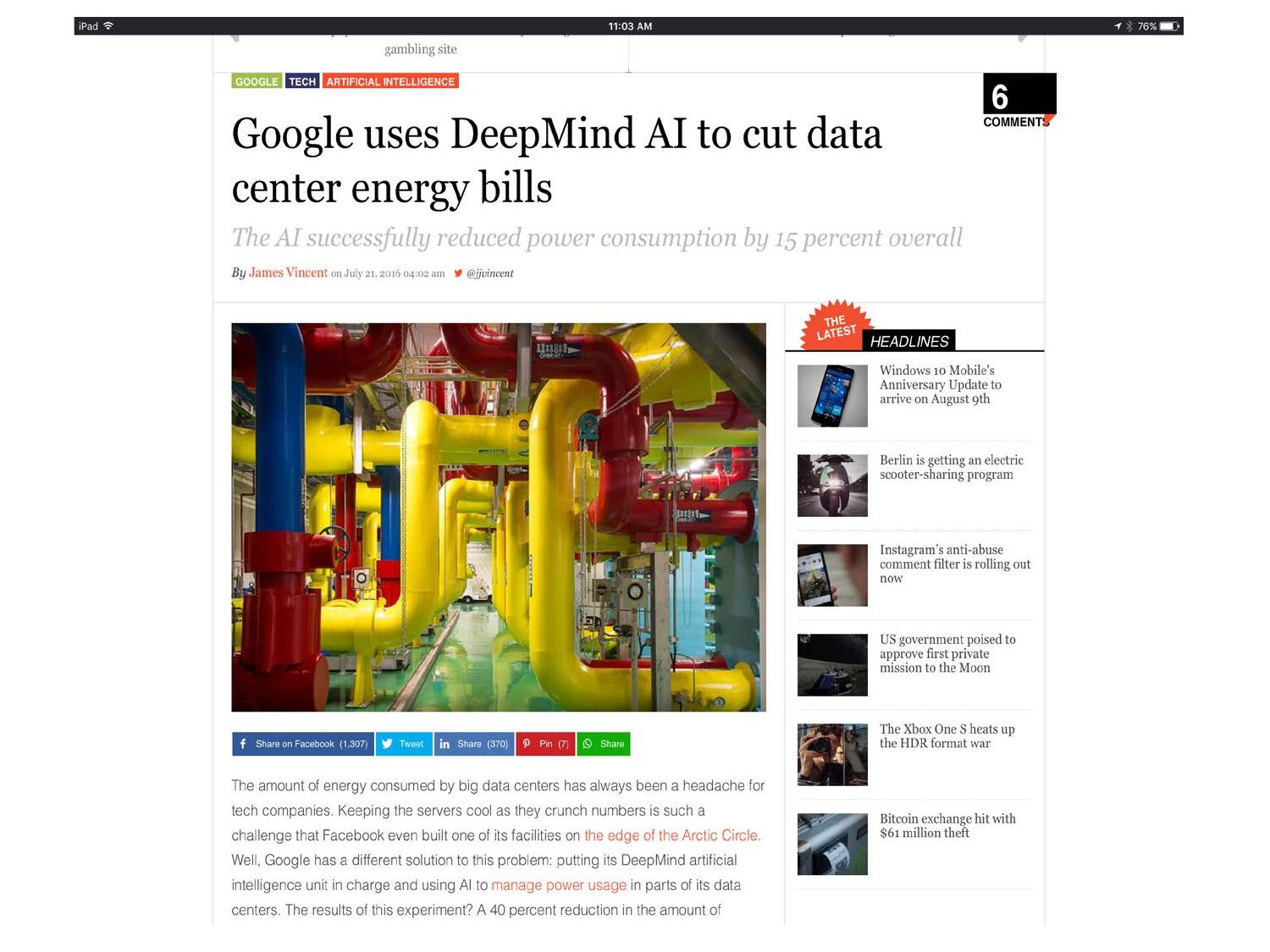We tested our model by deploying on a live data centre. The graph below shows a typical day of testing, including when we turned the machine learning recommendations on, and when we turned them off.



Our machine learning system was able to consistently achieve a 40 percent reduction in the amount of energy used for cooling, which equates to a 15 percent reduction in overall PUE overhead after accounting for electrical losses and other non-cooling inefficiencies. It also produced the lowest PUE the site had ever seen.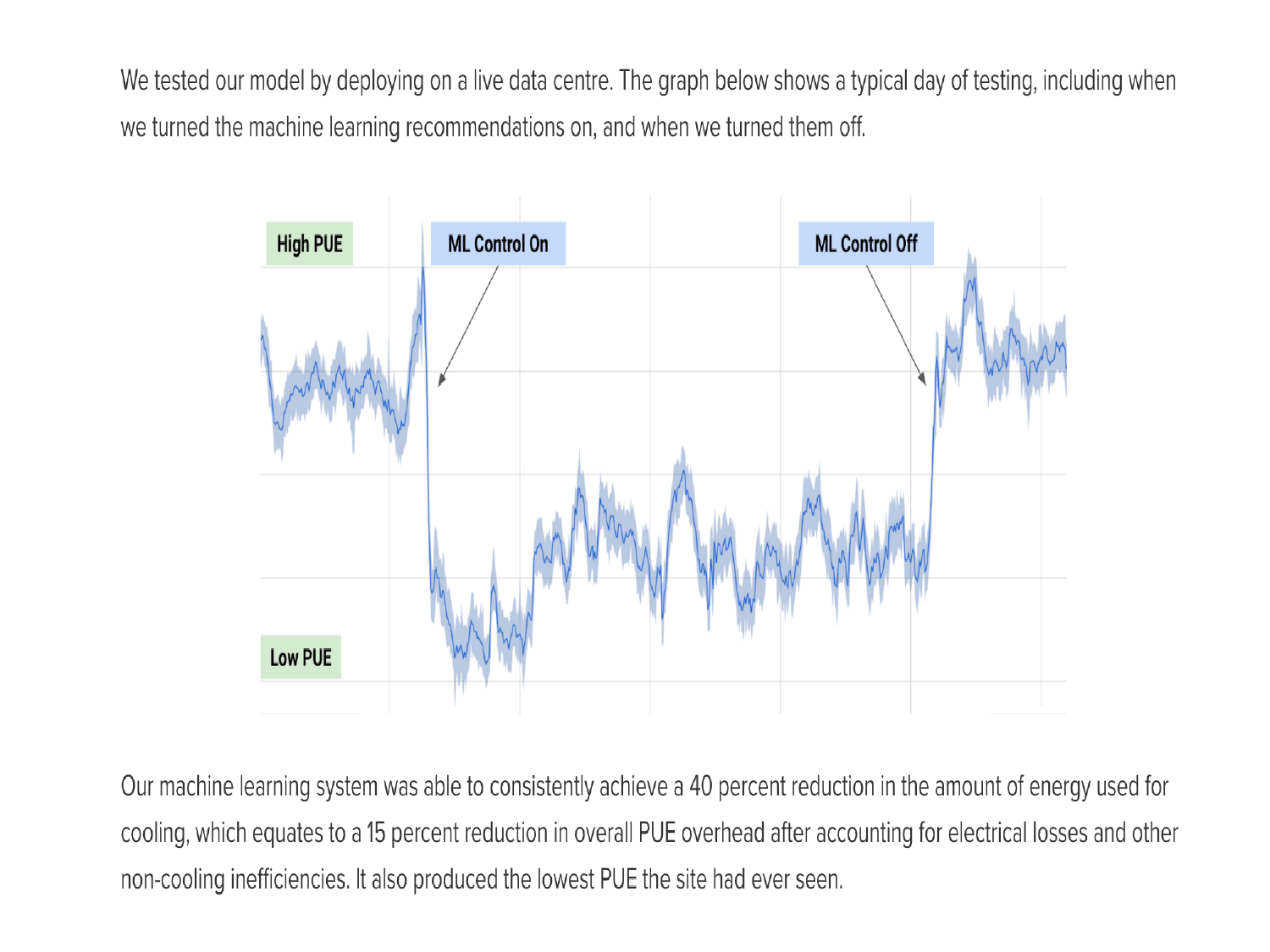## AI as a General Purpose Technology

- Defining properties of GPTs
	- 1. Pervasive
	- 2. Able to be improved upon over time
	- 3. Able to spawn complementary innovations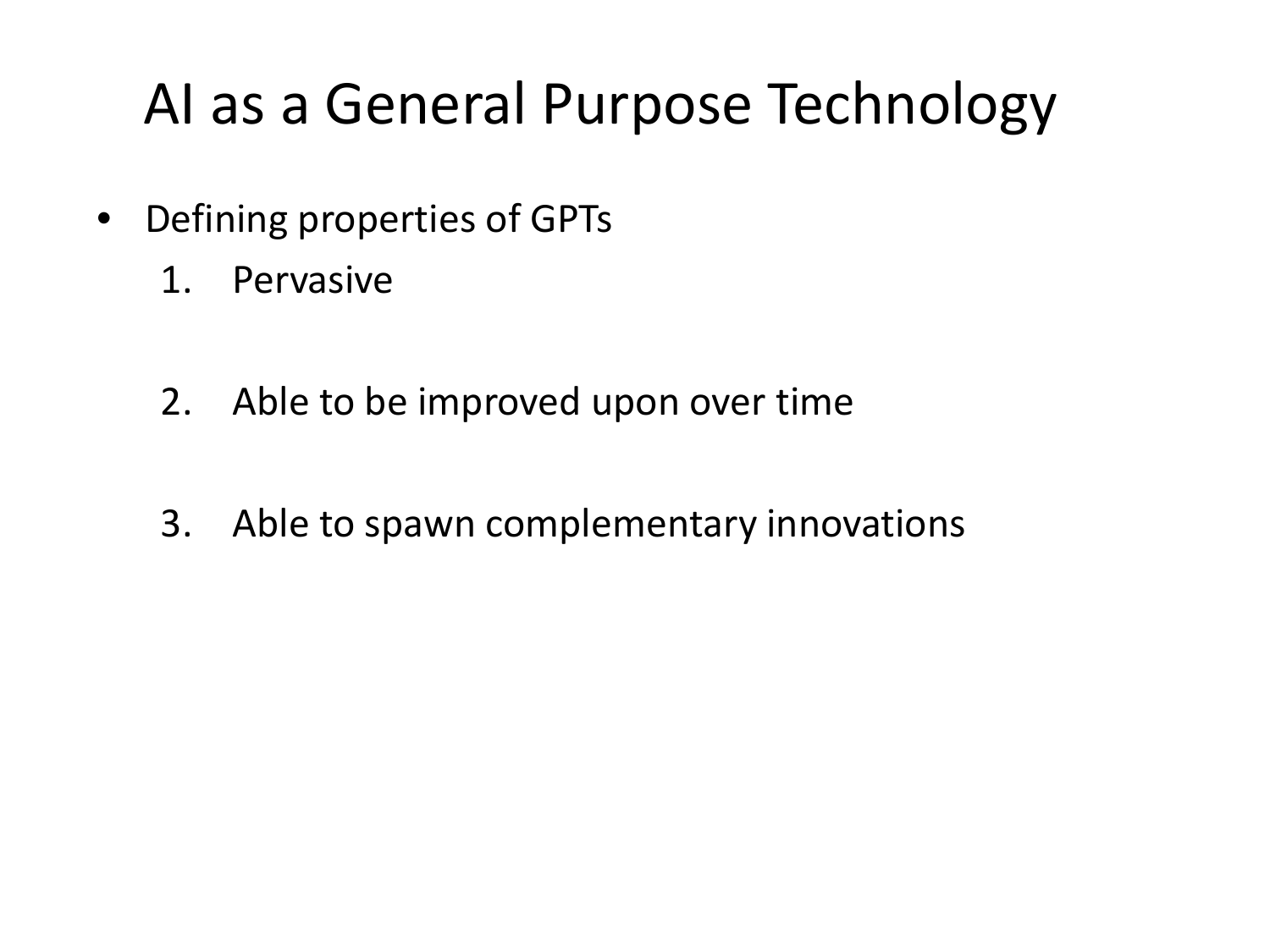## AI as a General Purpose Technology

- Defining properties of GPTs
	- 1. Pervasive
		- **Prediction**, including diagnosis, classification, and labeling, is core to broad range of tasks, occupations and industries
	- 2. Able to be improved upon over time
		- Essence of machine **learning** is (self-)improvement
	- 3. Able to spawn complementary innovations
		- **Perception** (esp. vision, voice recognition) and **cognition** (problem solving) are building blocks enabling massive combinatorial innovation
		- Cloud robotics amplifies this impact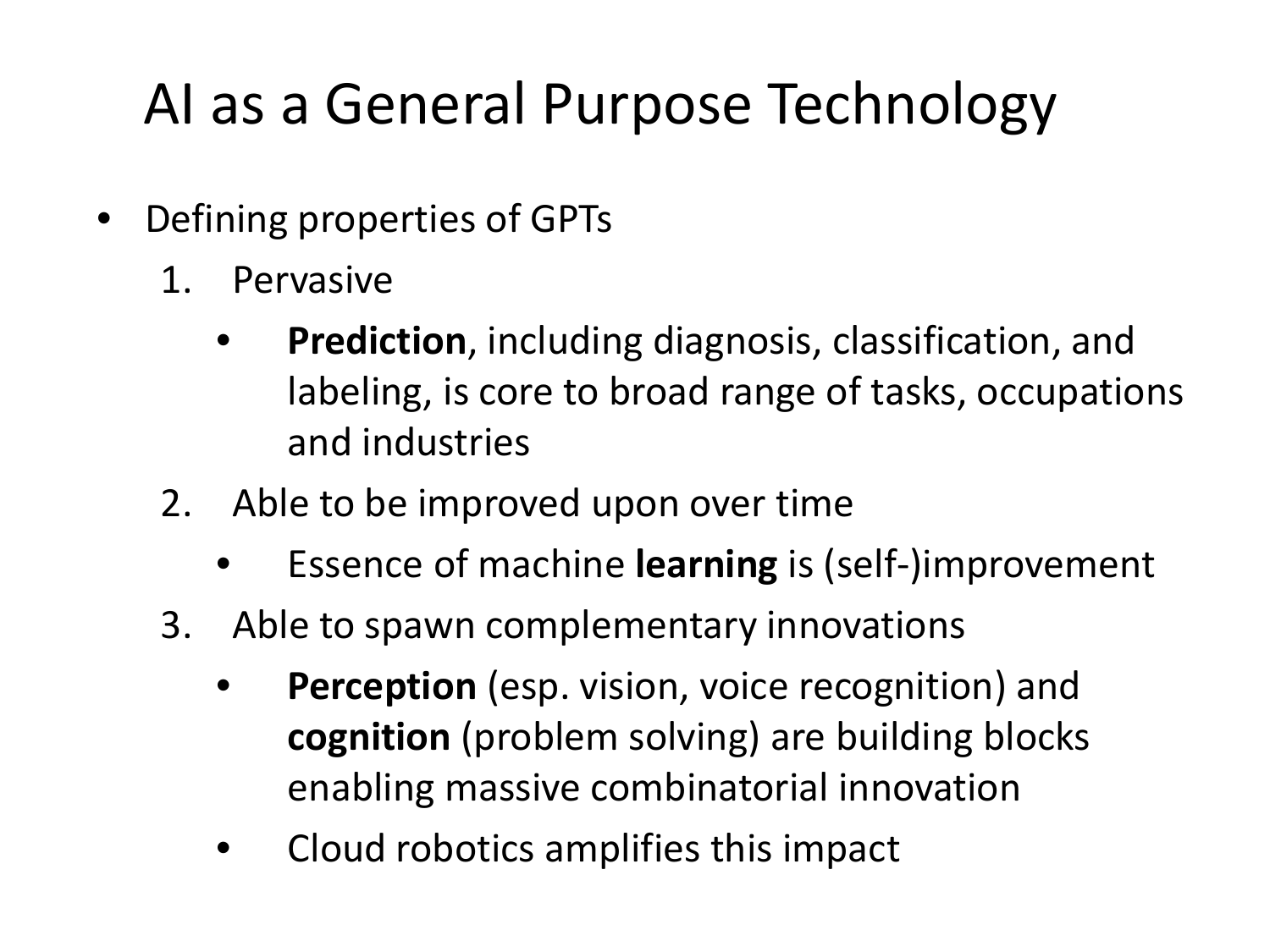## If AI Is So Great, Why a Slowdown?

- 1. Enough new capital stock must be accumulated to affect aggregates
- 2. Complementary assets need to be invented, built, and installed

*These processes can take years or decades*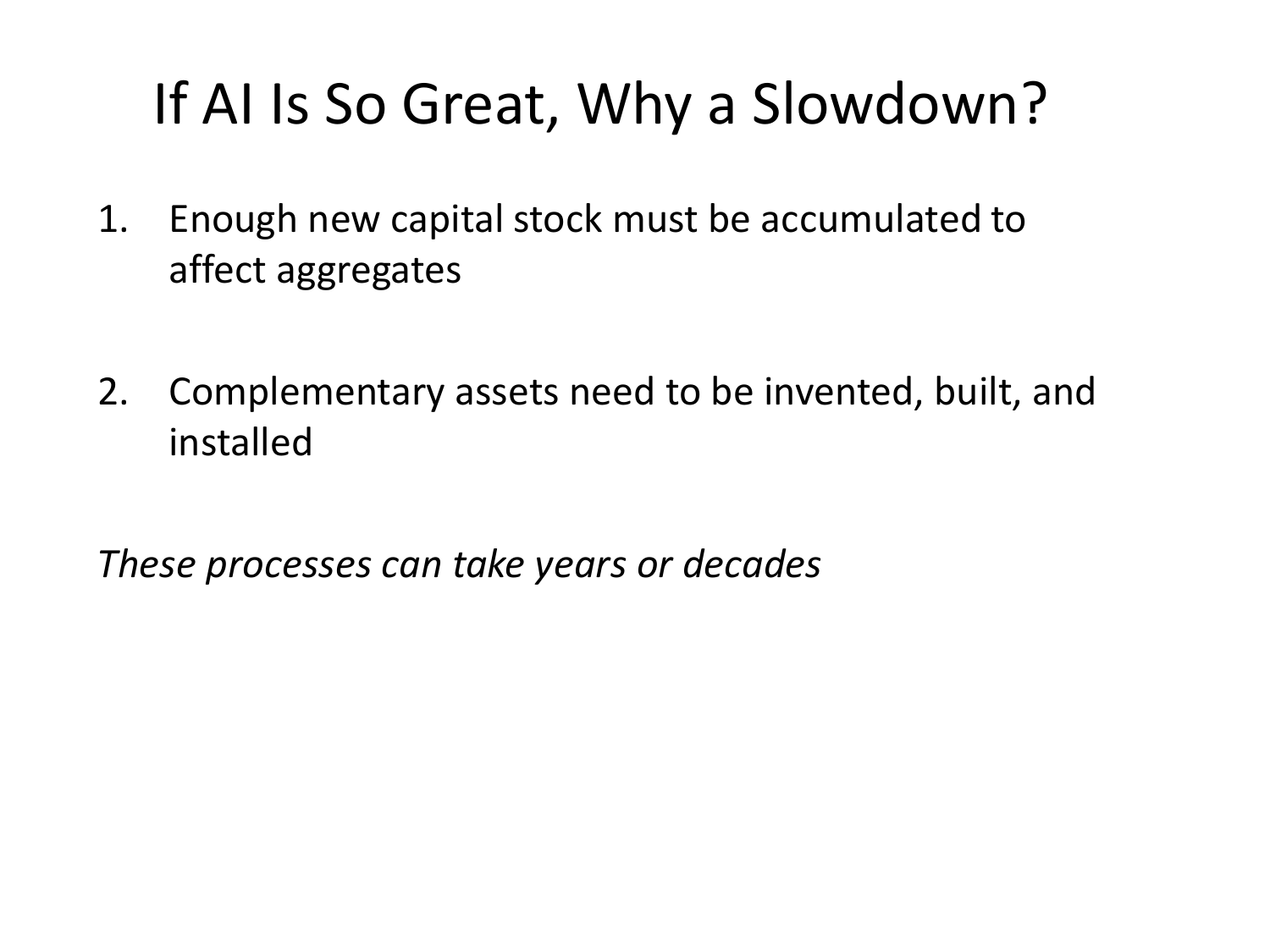## If AI Is So Great, Why a Slowdown?

- It can take a long time for enough GPT stock to be accumulated to show up in aggregates
	- Computer capital in U.S. topped off at about 5% of total nonresidential equipment capital by late 1980s
		- 25+ years after invention of integrated circuit
		- Only half that level 10 years earlier
	- Over half of U.S. manufacturing establishments unelectrified in 1919
		- 30 years after AC systems standardized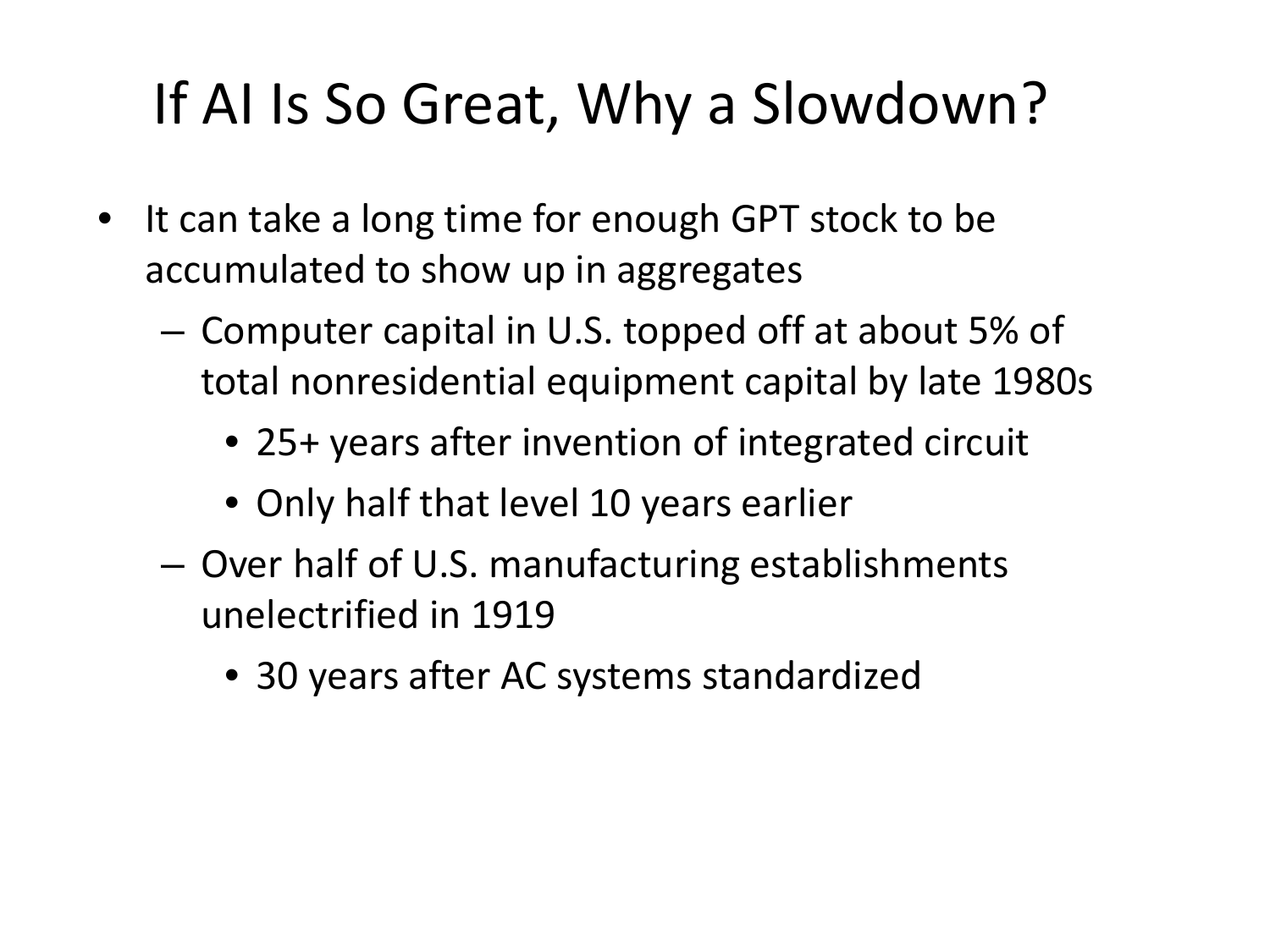## History's Lens on Today's Paradox

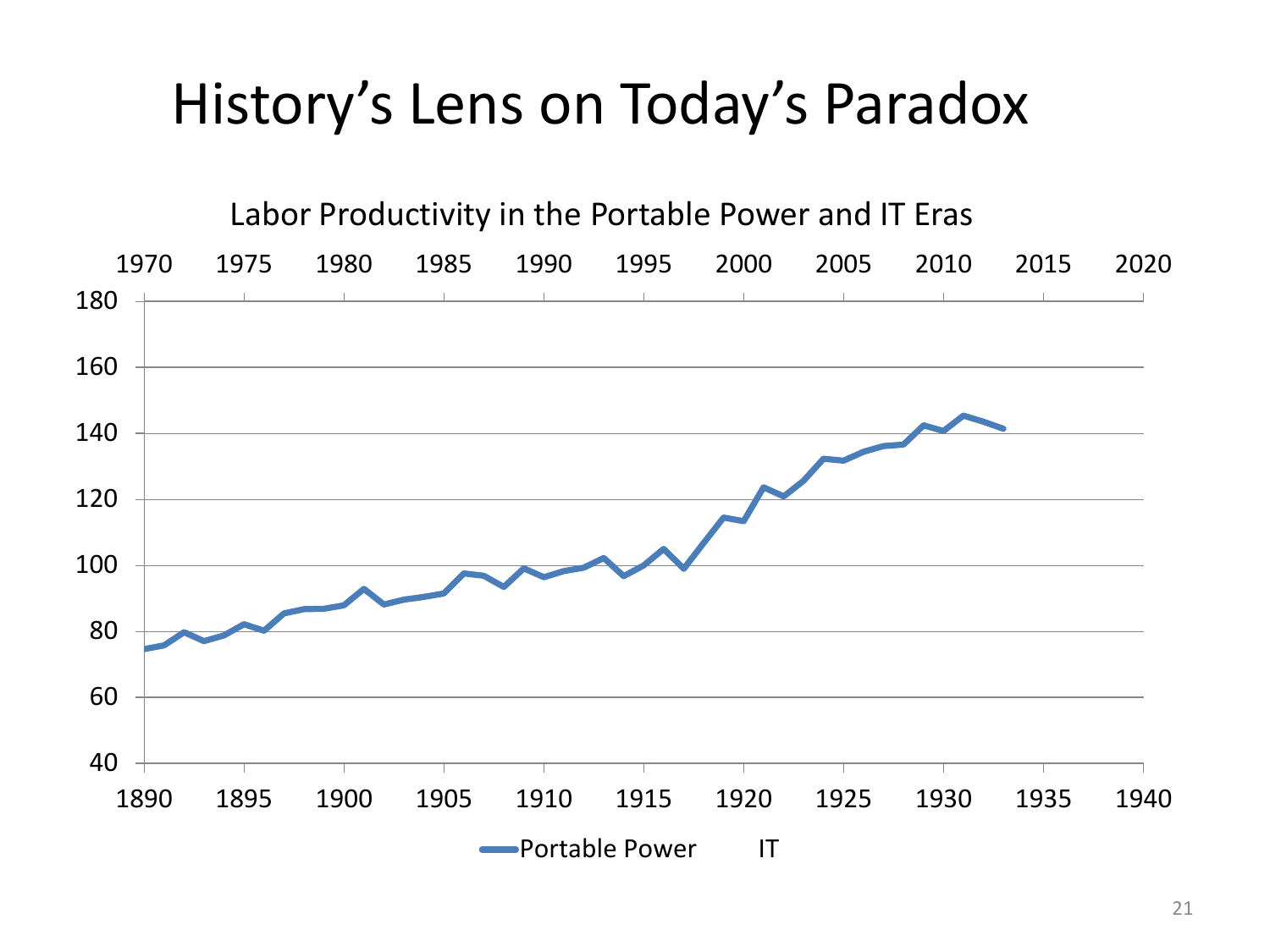## History's Lens on Today's Paradox

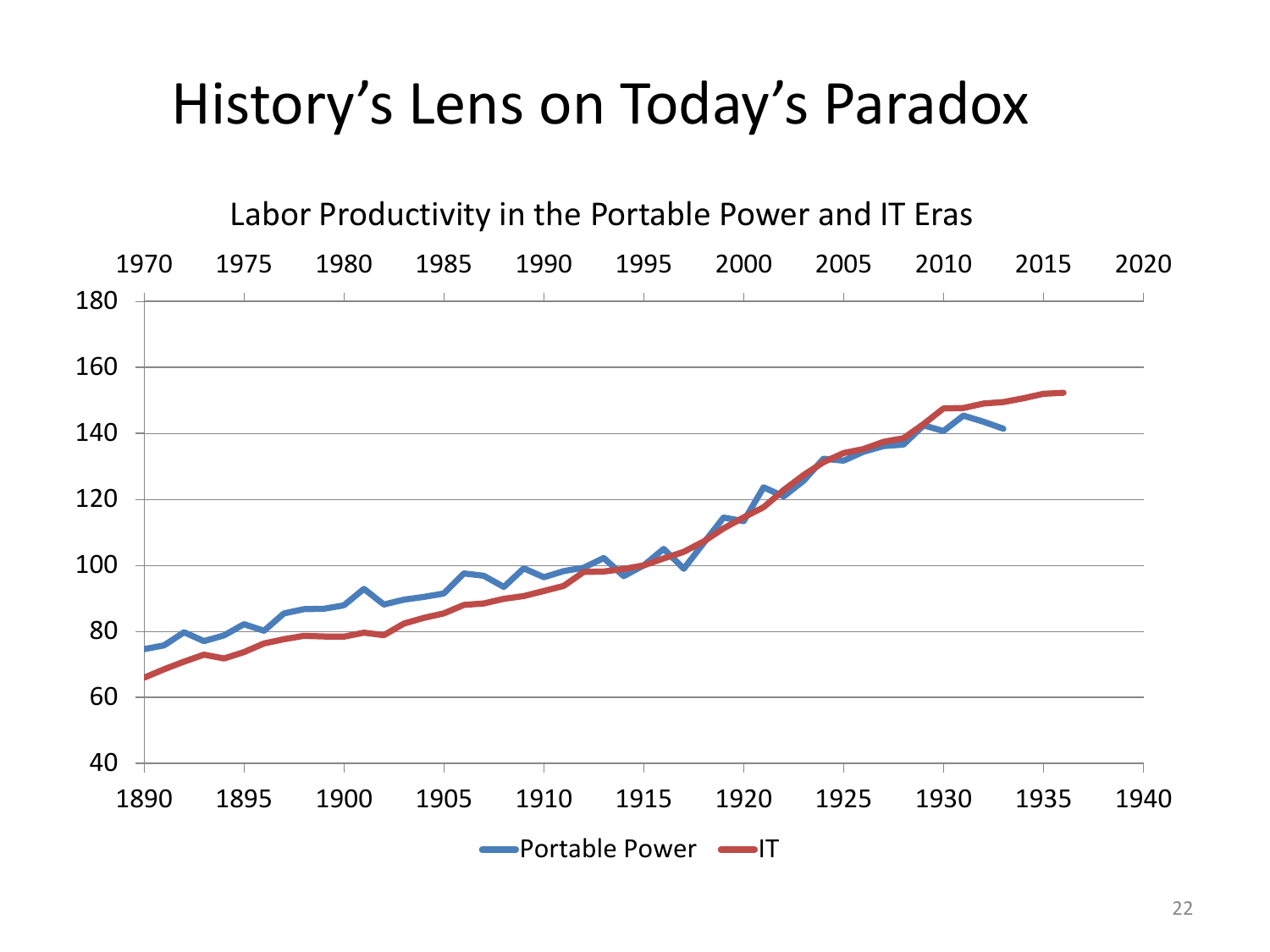## History's Lens on Today's Paradox

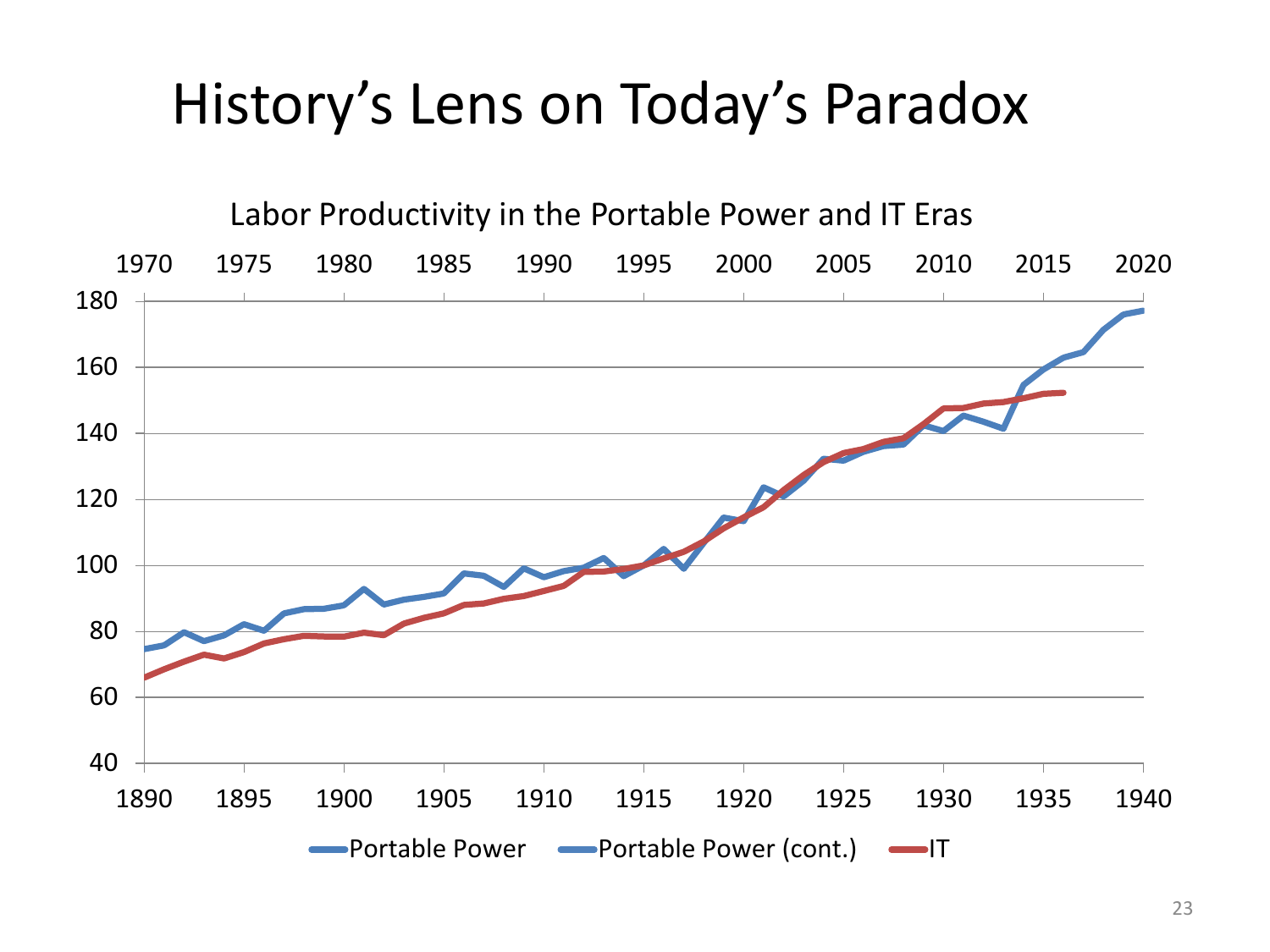### Ecommerce Wasn't Finished in 1999



- \* GAFO (general merchandise, apparel and accessories, furniture, and other sales) includes retailers that specialize in department-store types of merchandise such as furniture & home furnishings, electronics & appliances, clothing & accessories, sporting goods, hobby, book, and music, general merchandise, office supply, stationery, and gift stores.
- \*\* Electronic shopping and mail order houses. Source: Census Bureau and Haver Analytics.